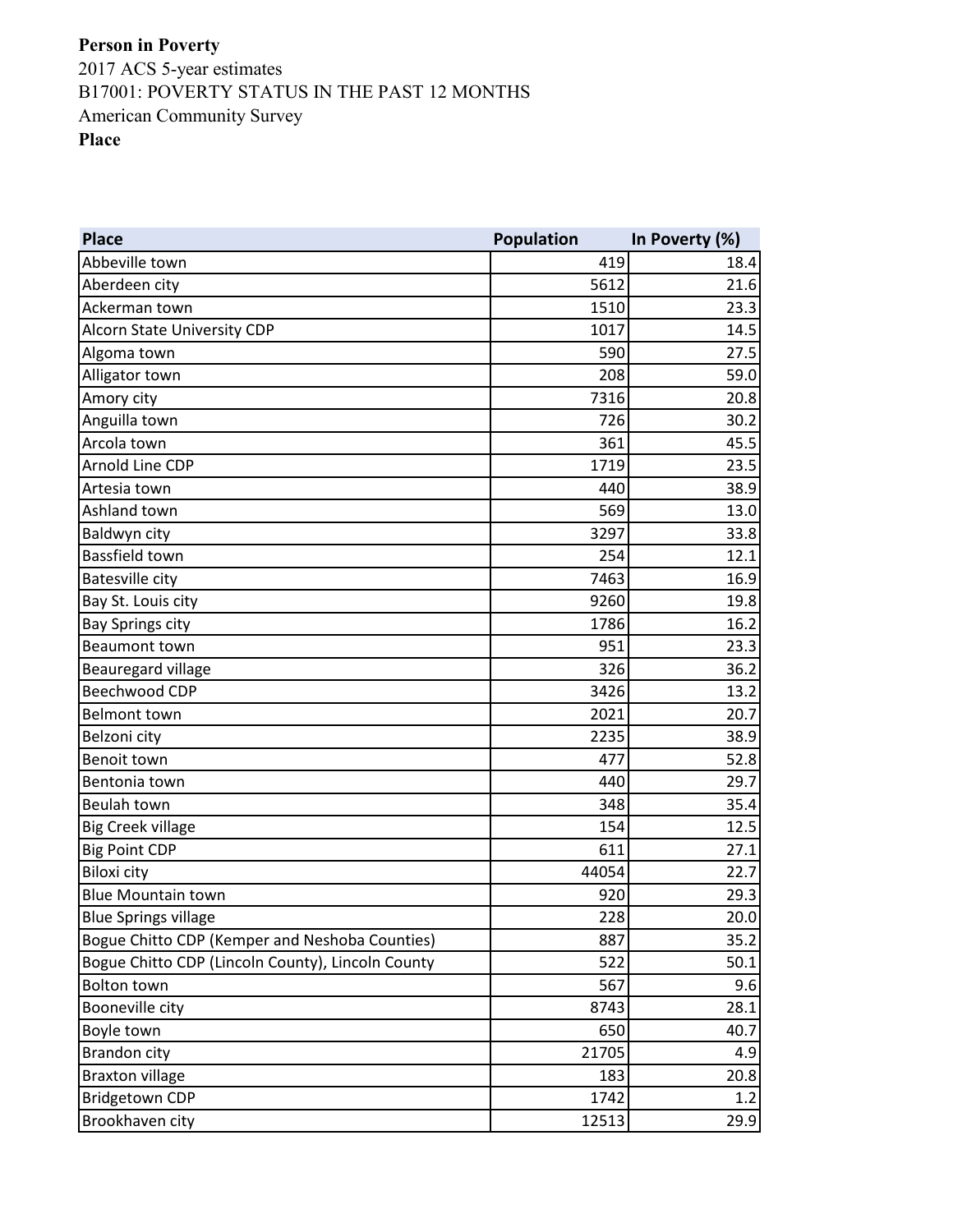**Place Population In Poverty (%)** Brooksville town 32.7 Bruce town 34.1 Buckatunna CDP 55.3 Bude town 1063 and the set of the set of the set of the set of the set of the set of the set of the set of the set of the set of the set of the set of the set of the set of the set of the set of the set of the set of the s Burnsville town 18.7 and 1936 18.7 and 18.7 and 18.7 and 18.7 and 18.7 and 18.7 and 18.7 and 18.7 and 18.7 and 18.7 and 18.7 and 18.7 and 18.7 and 18.7 and 18.7 and 18.7 and 18.7 and 18.7 and 18.7 and 18.7 and 18.7 and 18. Byhalia town 32.7 Byram city 6.4 Caledonia town  $1041$   $11.1$ Calhoun City town 1774 36.9 Canton city 13189 24.8  $C$ arrollton town 51.1 Carthage city **5075** 35.3 Cary town  $\begin{array}{ccccccc} & & & & & \text{313} & & \text{44.7} \end{array}$ Centreville town 1684 59.3 Charleston city 2193 Chunky town  $14.9$ Clara CDP  $\begin{array}{|c|c|c|c|c|c|}\n\hline\n\text{1} & \text{410} & \text{5.6}\n\end{array}$ Clarksdale city and the contract of the contract of the contract of the contract of the contract of the contract of the contract of the contract of the contract of the contract of the contract of the contract of the contra Cleary CDP  $\begin{array}{ccc} & 5.3 & \text{if } 5.3 \\ \hline \end{array}$ Cleveland city  $12334$   $25.3$ Clinton city  $25216$  25216 Cloverdale CDP 645 23.7 Coahoma town 377 59.6 Coffeeville town 22.4 Coldwater town 22.0 Collins city 2586 20.0 Collinsville CDP 5.2 Columbia city 6582 41.3 Columbus city 23640 25.6 Columbus AFB CDP 1373 3.3 Como town  $1279$  and  $40.5$ Conehatta CDP 1342 60.4 Corinth city 14573 22.8  $\text{Courtland town} \quad 33.6$  $C$ rawford town  $\begin{array}{ccc} 39.8 \end{array}$ Crenshaw town 885 30.8 Crosby town  $318$  44.4 Crowder town 712 22.7 Cruger town  $386$ Crystal Springs city **5044** 32.0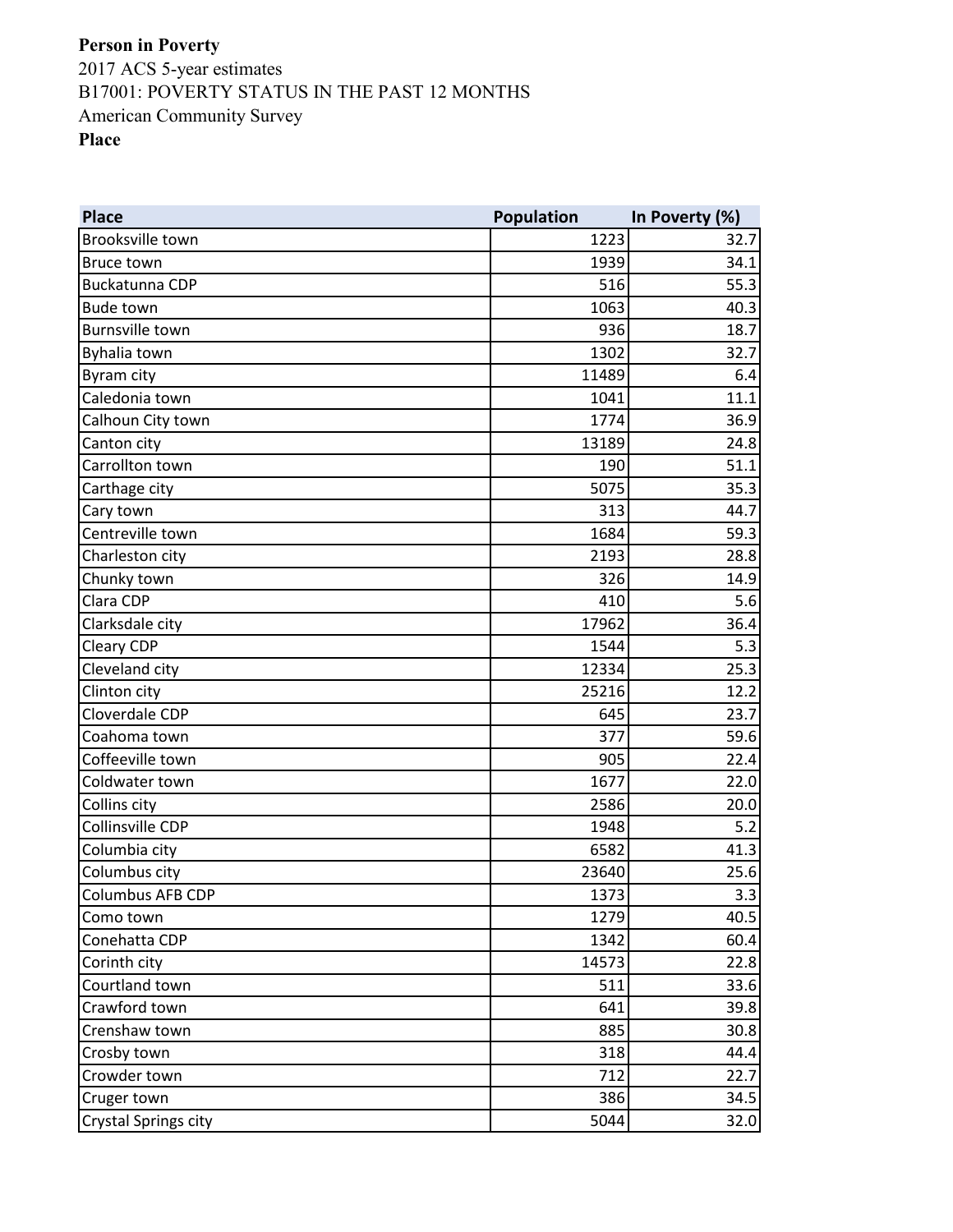**Place Population In Poverty (%)** Darling CDP 226 13.4 Decatur town  $1841$  31.1 De Kalb town 26.2 DeLisle CDP 1147 42.0 Derma town  $1025$  36.7 Diamondhead city 8.1 D'Iberville city and the contract of the contract of the contract of the contract of the contract of the contract of the contract of the contract of the contract of the contract of the contract of the contract of the contr D'Lo town  $\sim$  31.1 Doddsville town 25.1 **Drew city** 1927 **1927** 43.7 Duck Hill town  $\begin{array}{ccc} 38.1 & 38.1 & \end{array}$ Dumas town 3.0 Duncan town 40.6 **Durant city** 2673 **2673** 2673 Ecru town 18.8 Eden village 103 25.7 Edwards town 36.3 Elliott CDP 990 36.3 Ellisville city and the set of the set of the set of the set of the set of the set of the set of the set of the set of the set of the set of the set of the set of the set of the set of the set of the set of the set of the Enterprise town 526 35.9 Escatawpa CDP 3722 2 Ethel town  $22.2$ Eupora city 2197 48.9 Falcon town  $167$  and the set of the set of the set of the set of the set of the set of the set of the set of the set of the set of the set of the set of the set of the set of the set of the set of the set of the set of t Falkner town the control of the control of the control of the control of the control of the control of the control of the control of the control of the control of the control of the control of the control of the control of Farmington town  $\sim$  2186  $\sim$  2186  $\sim$  2186 **Farrell CDP** 48.9 Fayette city  $1614$  54.1 Flora town 30.5 Florence city  $4.0$ Flowood city 7823 12.3 Forest city  $5684$  34.0 Foxworth CDP  $\begin{array}{|c|c|c|c|c|c|}\hline \text{603} & \text{603} \\\hline \end{array}$ French Camp town 174 7.6 Friars Point town 56.9 Fulton city 3961 25.9 Gattman village 6.3 Gautier city 18572 and 18572 Georgetown town 286 **18.9** Glen town 20.7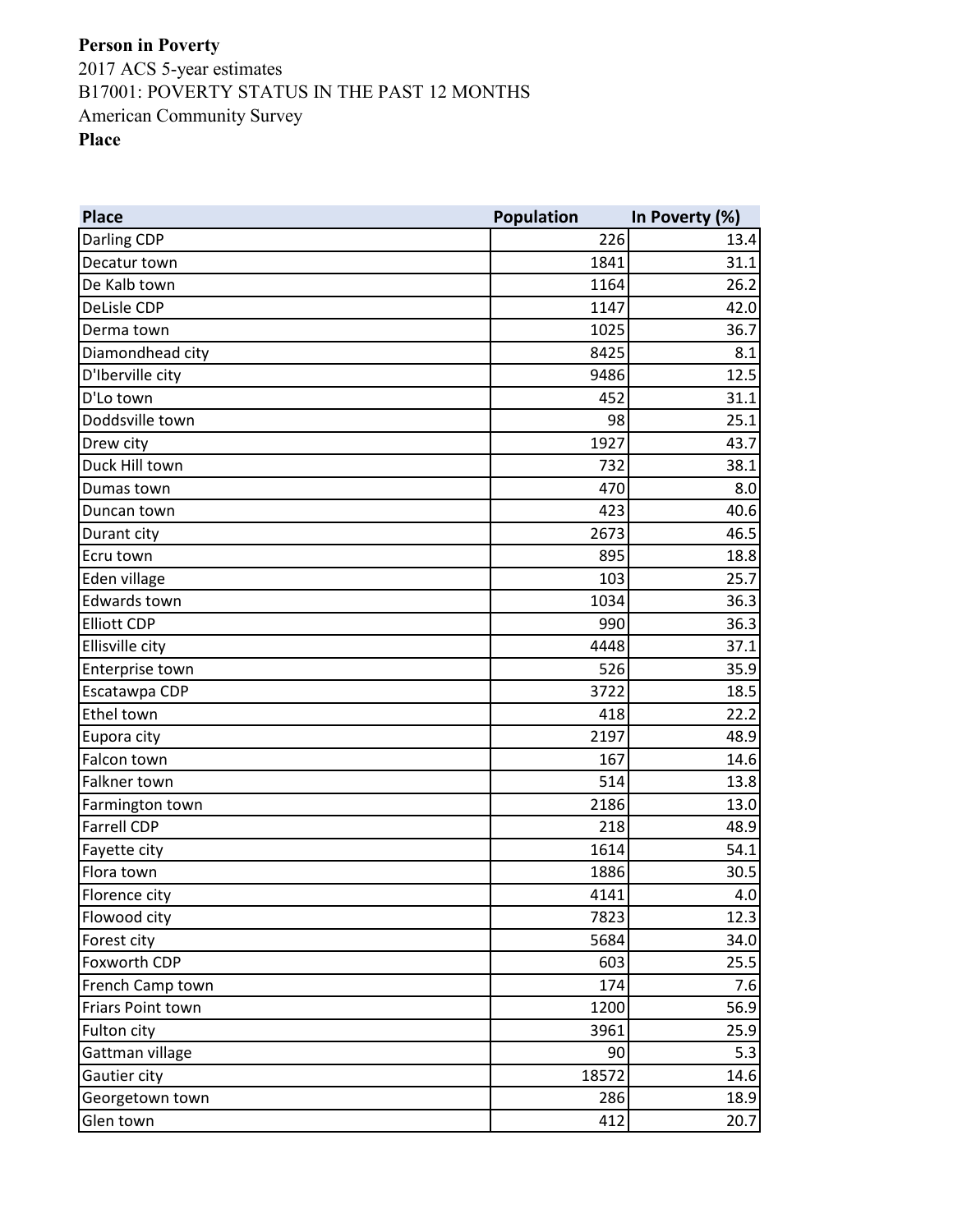**Place Population In Poverty (%)** Glendale CDP 34.8 Glendora village 151 38.5 Gloster town 47.1 Golden town  $191$   $19.4$ Goodman town  $1386$  64.1 Greenville city 35.4 Greenwood city and the state of the state of the state of the state of the state of the state of the state of the state of the state of the state of the state of the state of the state of the state of the state of the stat Grenada city and the control of the control of the control of the control of the control of the control of the control of the control of the control of the control of the control of the control of the control of the contro Gulf Hills CDP  $\begin{array}{|c|c|c|c|c|}\n\hline\n\text{Gulf Hills CDP} & \text{11.8}\n\end{array}$ Gulf Park Estates CDP **5719** 13.4 Gulfport city  $\begin{array}{ccc} 67793 \end{array}$  24.9 Gunnison town 452 46.6 Guntown town 2083 9.8 Hamilton CDP 8.457 9.4 Hatley town  $482$  17.7 Hattiesburg city 45989 34.7 Hazlehurst city 4009 25.5 Heidelberg town 23.3 Helena CDP **1184** 21.5 Henderson Point CDP 170 and the state of the state of the state of the state of the state of the state of the state of the state of the state of the state of the state of the state of the state of the state of the state of Hernando city and the control of the control of the control of the control of the control of the control of the control of the control of the control of the control of the control of the control of the control of the contr Hickory town 530 41.4 Hickory Flat town  $601$  33.4 Hide-A-Way Lake CDP **1859** 0.0 Hillsboro CDP 1130 23.5 Holcomb CDP 600 26.0 Hollandale city 2702 37.3 Holly Springs city **7699** 25.0 Horn Lake city **26066** 15.3 Houston city 3623 22.6 Hurley CDP **1551** 5.8 Indianola city  $10683$  30.6 Inverness town  $1019$  31.7 **Isola town 48.7** 48.7 Itta Bena city 2049 43.5 Iuka city 3028 22.8 Jackson city 173514 28.9 Jonestown town  $1298$  and  $48.1$ Jumpertown town 10.5 and 10.5 and 10.5 and 10.5 and 10.5 and 10.5 and 10.5 and 10.5 and 10.5 and 10.5 and 10.5 Kearney Park CDP 1054 1054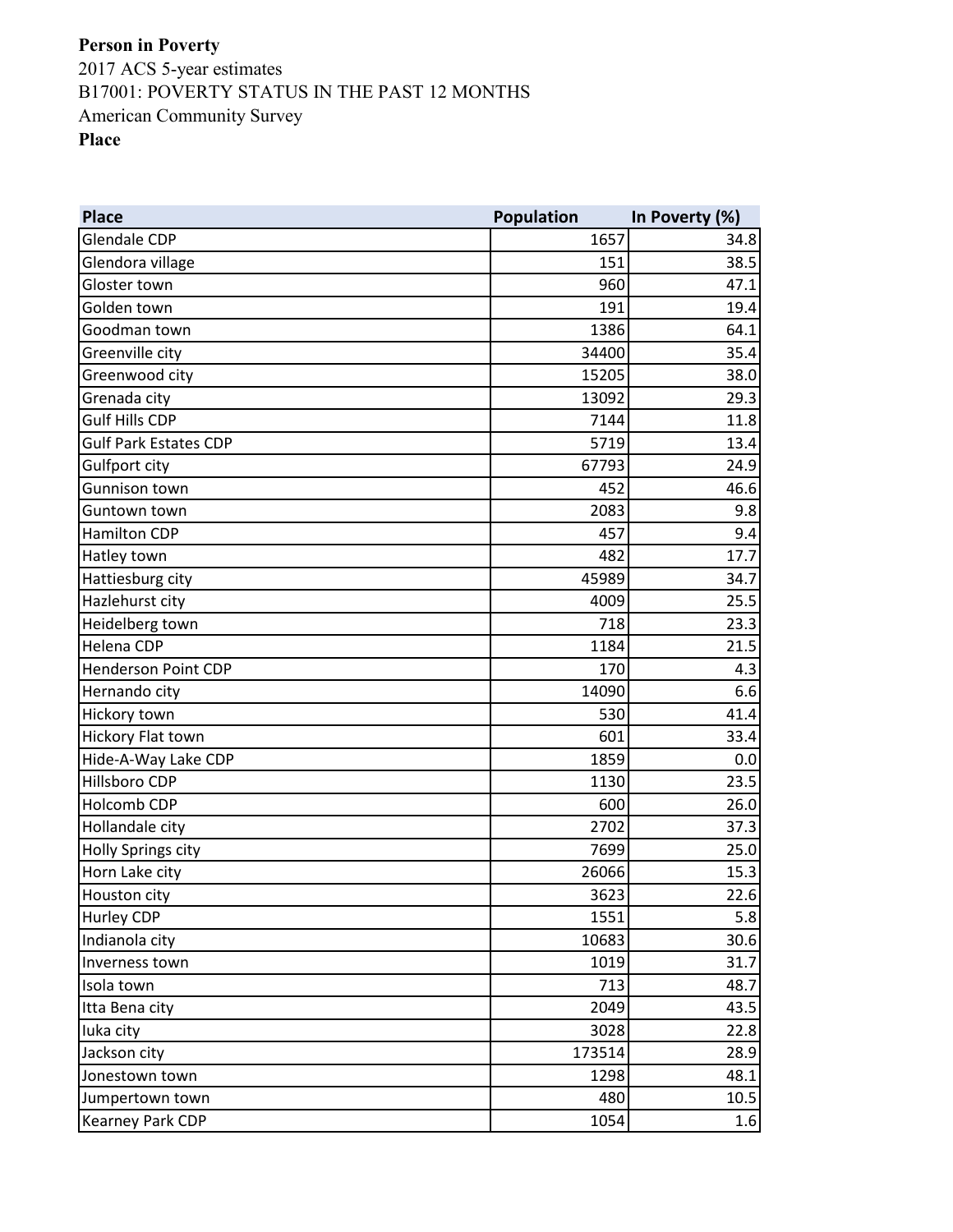**Place Population In Poverty (%)** Kilmichael town 699 19.1 Kiln CDP 2238 2238 2238 Kosciusko city 7402 35.1 Kossuth village and the control of the control of the control of the control of the control of the control of the control of the control of the control of the control of the control of the control of the control of the con Lake town  $324$  31.0 **Lambert town** 42.2 Latimer CDP 6079 6.1 Lauderdale CDP 442 19.8 Laurel city **18540** 31.5 Leakesville town 18.2 Learned town  $\begin{array}{ccc} 6.5 \end{array}$ Leland city,  $\begin{array}{|c|c|c|c|c|}\n\hline\n&4481 & 28.3 \\
\hline\n& & 28.3 & 28.3 & 28.3 & 28.3 & 28.3 & 28.3 & 28.3 & 28.3 & 28.3 & 28.3 & 28.3 & 28.3 & 28.3 & 28.3 & 28.3 & 28.3 & 28.3 & 28.3 & 28.3 & 28.3 & 28.3 & 28.3 & 28.3 & 28.3 & 28.3 & 28.3 & 28.3 & 28.3$ Lena town  $148$  9.7 Lexington city  $1731$  44.8 Liberty town  $\begin{array}{ccc} 8.5 \end{array}$ Long Beach city and the control of the control of the control of the control of the control of the control of t Louin town  $277$  and  $277$  and  $277$  and  $277$  and  $277$  and  $277$  and  $277$  and  $277$  and  $277$  and  $277$  and  $277$  and  $277$  and  $277$  and  $277$  and  $277$  and  $277$  and  $277$  and  $277$  and  $277$  and  $277$  and  $277$  and Louise town  $199$   $21.7$ Louisville city  $\begin{array}{ccc} \text{1} & \text{1} & \text{1} & \text{1} & \text{1} & \text{1} & \text{1} \end{array}$  37.6 Lucedale city 2923 Lula town 298 25.8 Lumberton city **2086** 38.4 **Lyman CDP** 13.0 Lynchburg CDP 2437 5.4 Lyon town 350 7.4 Maben town  $871$  and  $45.9$ McComb city and the combined of the combined of the combined of the combined of the combined of the combined of the combined of the combined of the combined of the combined of the combined of the combined of the combined o McCool town  $135$  11.9 McLain town  $21.5$ Macon city  $2768$  34.8 Madison city **2.9** 2.9 Magee city and the control of the control of the control of the 4408 and 25.4 and 25.4 and 25.4 and 25.4 and 25.4 and 25.4 and 25.4 and 25.4 and 25.4 and 25.4 and 25.4 and 25.4 and 25.4 and 25.4 and 25.4 and 25.4 and 25.4 Magnolia city and a set of the control of the control of the 2420 30.2 Mantachie town 16.7 Mantee village 232 and 232 and 232 and 232 and 232 and 232 and 232 and 232 and 232 and 232 and 25.0  $\sigma$ Marietta town 256 17.3 Marion town 25.0 and the contract of the contract of the contract of the contract of the contract of the contract of the contract of the contract of the contract of the contract of the contract of the contract of the contr Marks city and  $\sim$  1735  $\sim$  30.2 Mathiston town 14.0 Mayersville town 547 and 547 and 547 and 547 and 547 and 547 and 547 and 547 and 547 and 547 and 547 and 547 and 547 and 547 and 547 and 547 and 547 and 547 and 547 and 558 and 558 and 558 and 558 and 558 and 558 and 558 a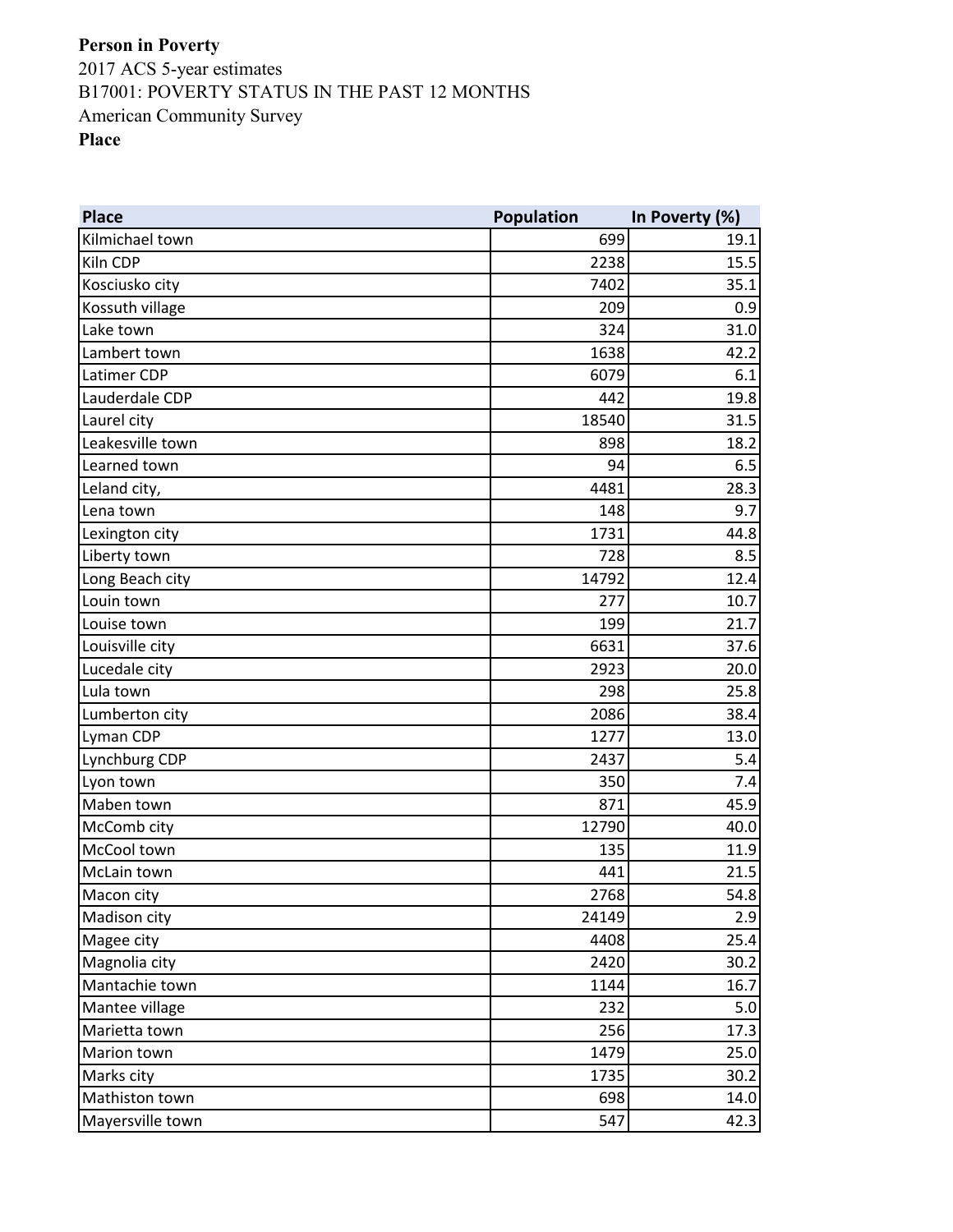| <b>Place</b>                            | Population | In Poverty (%) |
|-----------------------------------------|------------|----------------|
| Meadville town                          | 449        | 32.8           |
| Mendenhall city                         | 2504       | 28.5           |
| Meridian city                           | 41148      | 29.7           |
| <b>Meridian Station CDP</b>             | 1090       | 0.0            |
| Merigold town                           | 439        | 22.4           |
| Metcalfe town                           | 1067       | 45.5           |
| Mississippi State CDP                   | 4005       | 35.9           |
| Mississippi Valley State University CDP | 1182       | 43.8           |
| Mize town, Smith County                 | 340        | 39.2           |
| Monticello town                         | 1571       | 26.7           |
| Montrose town                           | 140        | 17.6           |
| Mooreville CDP                          | 650        | 7.5            |
| Moorhead city                           | 2405       | 48.1           |
| Morgan City town                        | 255        | 72.4           |
| Morgantown CDP                          | 1412       | 49.4           |
| Morton city                             | 3462       | 22.3           |
| Moss Point city                         | 13704      | 22.7           |
| Mound Bayou city                        | 1533       | 44.8           |
| Mount Olive town                        | 982        | 37.8           |
| Myrtle town                             | 490        | 14.5           |
| Natchez city                            | 15792      | 35.9           |
| Nellieburg CDP                          | 1414       | 7.1            |
| Nettleton city                          | 1992       | 25.7           |
| New Albany city                         | 8034       | 17.1           |
| New Augusta town                        | 644        | 22.0           |
| New Hamilton CDP                        | 553        | 7.3            |
| New Hebron town                         | 447        | 18.4           |
| New Hope CDP                            | 3193       | 7.6            |
| New Houlka town                         | 626        | 35.3           |
| Newton city                             | 3373       | 24.3           |
| Nicholson CDP                           | 3092       | 34.6           |
| North Carrollton town                   | 473        | 18.7           |
| North Tunica CDP                        | 1035       | 30.5           |
| Noxapater town                          | 472        | 16.7           |
| Oakland town                            | 527        | 35.8           |
| Ocean Springs city                      | 17442      | 9.4            |
| Okolona city                            | 2692       | 31.3           |
| Olive Branch city                       | 33484      | 8.7            |
| Osyka town                              | 440        | 27.9           |
| Oxford city                             | 18916      | 35.4           |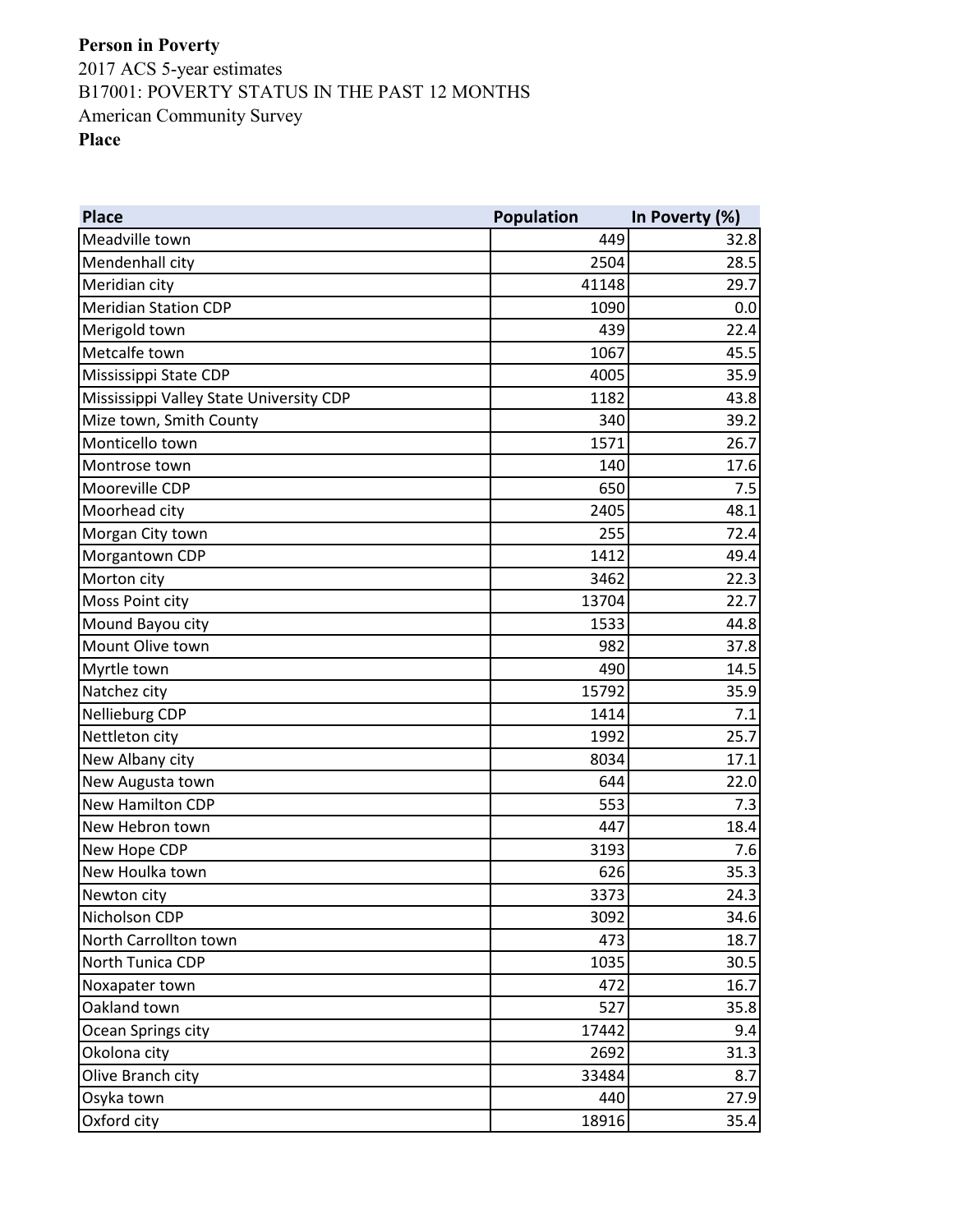**Place Population In Poverty (%)** Pace town 23.5 Pachuta town  $31.5$ Paden village 116 30.5 Pascagoula city 23.1 Pass Christian city **Additional Contract Contract Contract Contract Contract Contract Contract Contract Contract Contract Contract Contract Contract Contract Contract Contract Contract Contract Contract Contract Contract C** Pearl city **25092** 13.6 Pearlington CDP 1332 29.3 Pearl River CDP 3601 22.6 Pelahatchie town 11.8 and the contract of the contract of the contract of the contract of the contract of the contract of the contract of the contract of the contract of the contract of the contract of the contract of the Petal city, 2008 10454 10.2 Philadelphia city and a settlement of the control of the control of the control of the control of the control of the control of the control of the control of the control of the control of the control of the control of the Picayune city and the set of the set of the set of the set of the set of the set of the set of the set of the set of the set of the set of the set of the set of the set of the set of the set of the set of the set of the se Pickens town 1157 and 1157 and 1157 and 1157 and 1157 and 1157 and 1157 and 1157 and 1157 and 1157 and 1157 and 1157 and 1157 and 1157 and 1157 and 1157 and 1157 and 1157 and 1157 and 1157 and 1157 and 1157 and 1157 and 11 Pittsboro village 6.1 by the contract of the contract of the contract of the contract of the contract of the contract of the contract of the contract of the contract of the contract of the contract of the contract of the c Plantersville town 22.5 Polkville town 21.9 Pontotoc city and the set of the set of the set of the set of the set of the set of the set of the set of the set of the set of the set of the set of the set of the set of the set of the set of the set of the set of the se Pope village 23.5 Poplarville city and the contract of the contract of the contract of the contract of the 2894 21.6 Port Gibson city and the set of the set of the set of the set of the set of the set of the set of the set of the set of the set of the set of the set of the set of the set of the set of the set of the set of the set of the Potts Camp town 523 30.7 Prentiss town 1081 and 1081 and 1081 and 1081 and 1081 and 1081 and 1081 and 1081 and 1081 and 1081 and 1081 and 1081 and 1081 and 1081 and 1081 and 1081 and 1081 and 1081 and 1081 and 1081 and 1081 and 1081 and 1081 and 1 Puckett village 21.2 Purvis city 2175 21.4 Quitman city 2323 19.5 Raleigh town 27.9 Rawls Springs CDP 1254 58.8 Raymond city **1933** 23.1 Redwater CDP  $\begin{array}{ccc} 31.4 & 633 \end{array}$ Renova town  $38.1$ Richland city  $6912$  11.8 Richton town 1068 41.5 Ridgeland city and the control of the control of the control of the control of the control of the control of the control of the control of the control of the control of the control of the control of the control of the cont Rienzi town  $317$  21.0 Ripley city 5395 23.3 Robinhood CDP 1605 20.2 Rolling Fork city **2143** 35.6 Rosedale city **1873** 57.4 Roxie town  $\begin{array}{ccc} 23.4 & 23.4 \end{array}$ Ruleville city 36.3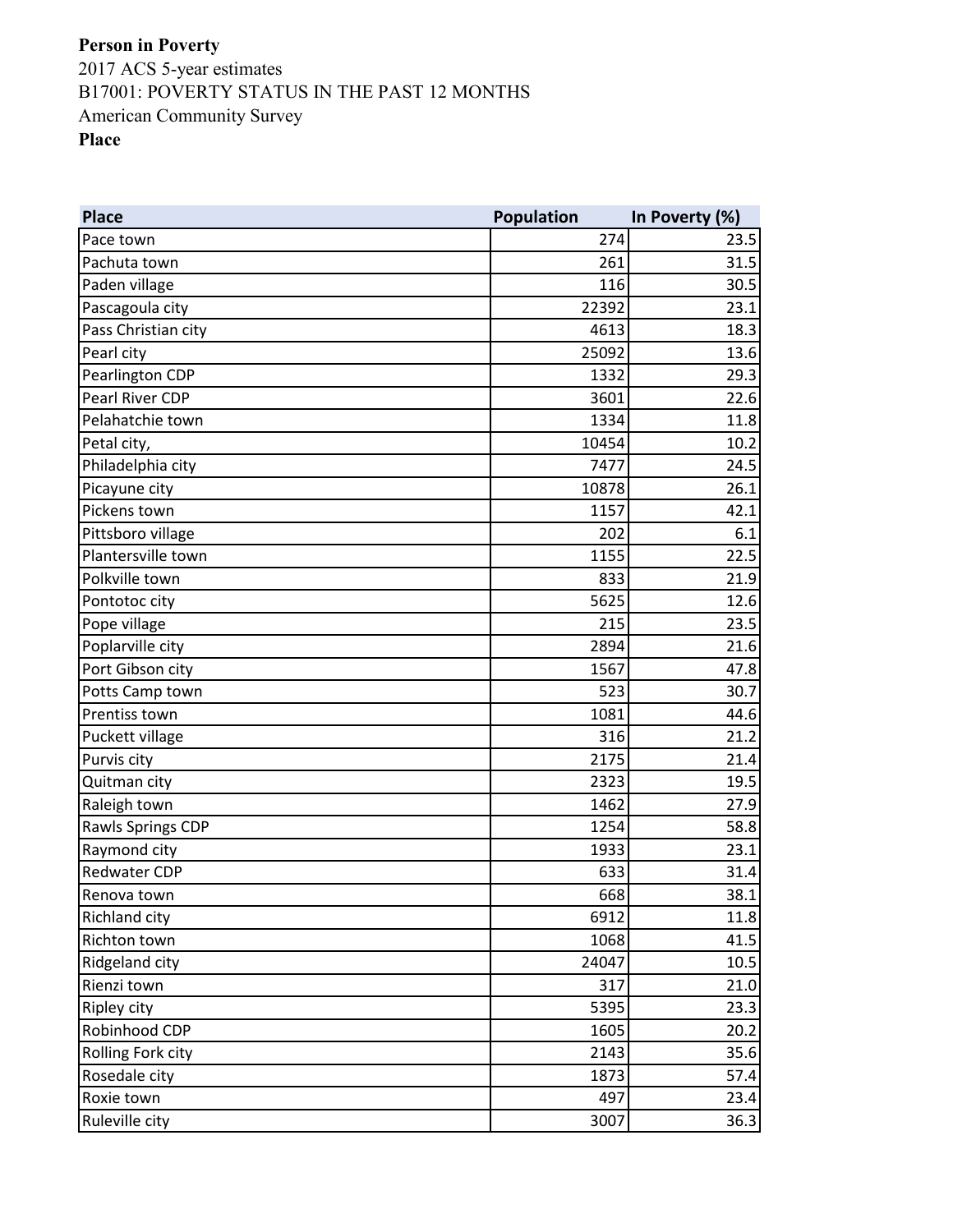**Place Population In Poverty (%)** St. Martin CDP 7730 15.0 Sallis town  $\begin{array}{ccc} \text{S} & \text{S} \end{array}$ Saltillo city **10.3** Sandersville town 731 25.4 Sardis town 1703 27.5 Satartia village and the set of the set of the set of the set of the set of the set of the set of the set of the set of the set of the set of the set of the set of the set of the set of the set of the set of the set of the Saucier CDP 1342 22.1 Schlater town 310 34.1 Scooba town 732 44.1 Sebastopol town 272 15.7 Seminary towny 6.9 and the seminary towny and the seminary towny state of  $\sim$  314 and 5.9 and 5.9 and 5.9 and 5.9 and 5.9 and 5.9 and 5.9 and 5.9 and 5.9 and 5.9 and 5.9 and 5.9 and 5.9 and 5.9 and 5.9 and 5.9 and 5.9 and Senatobia city and a senatobia city and a senatobia city and a senatobia city and a senator  $\overline{a}$  20.7 Shannon town 33.9 Sharon CDP 1406 6.1 Shaw city  $1952$  53.0 Shelby city  $2229$  34.6 Sherman town 28.8 Shubuta town  $\begin{array}{ccc} 21.9 & 21.9 \end{array}$ Shuqualak town 501 and 501 and 501 and 501 and 501 and 501 and 501 and 501 and 501 and 501 and 501 and 501 and Sidon town 509 **77.9** Silver City town 58.6 Silver Creek town 210 22.4 Slate Springs village 110 9.3 Sledge town 545 21.3 Smithville town 942 20.0 Snow Lake Shores town 319 and the Shores town 319 and the Shores of the Shores of the Shores of the Shores of the S Soso town  $15.5$ Southaven city and the settlement of the settlement of the settlement of the settlement of the settlement of t Standing Pine CDP 60 27.5 Starkville city 23888 30.2 State Line town 28.3 Stonewall town 8.9 Sturgis town  $3.4$ Summit town 1705 46.3 Sumner town  $316$   $316$ Sumrall town 1421 22.5 Sunflower town 1159 39.6 Sylvarena village 112 and 112 and 112 and 112 and 112 and 112 and 112 and 112 and 112 and 112 and 112 and 112 and 112 and 112 and 112 and 112 and 112 and 112 and 112 and 112 and 112 and 112 and 112 and 112 and 112 and 112 Taylor village 6.4 Taylorsville town 26.3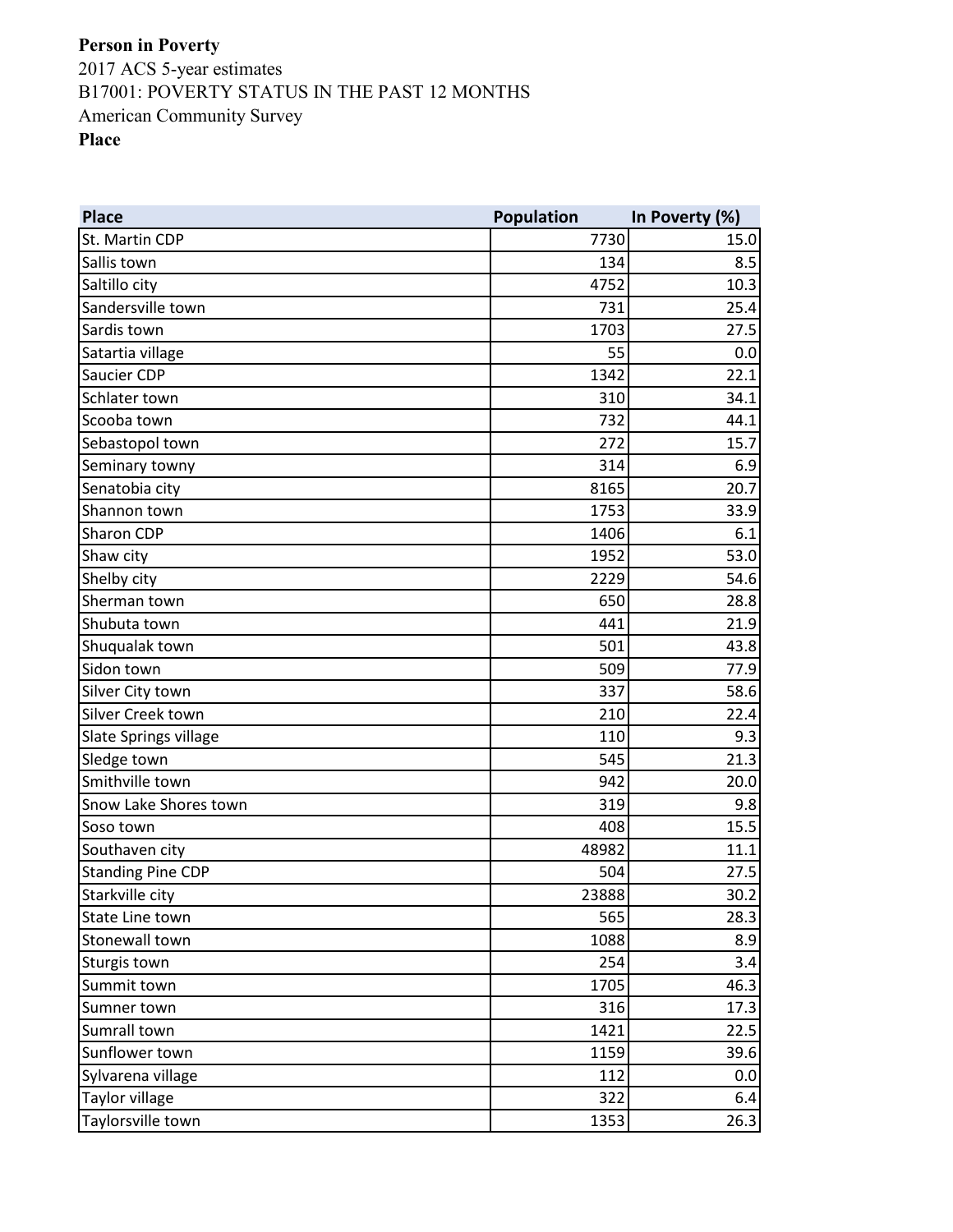**Place Population In Poverty (%)** Tchula town 2096 60.4 Terry town  $1063$  and  $13.8$ Thaxton town  $643$  11.0 Tillatoba town  $91$  0.0 Tishomingo town 339 28.2 Toccopola town 21.3 Toomsuba CDP 773 50.9 Tremont town 465 22.9 Tucker CDP  $662$  63.5 Tunica town 1030 15.7 Tunica Resorts CDP 1910 **13.8** Tupelo city  $\begin{array}{ccc} 34546 & 34546 \end{array}$ Tutwiler town 3550 18.9 Tylertown town 1609 28.0 Union town 1988 27.5 University CDP 85.3 Utica town 34.5 Vaiden town 734 38.5 Vancleave CDP 5886 15.7 Vardaman town 27.5 Verona city 30.2 Vicksburg city  $23856$  36.1 Wade CDP 2.8 Walls town  $1162$  and  $16.6$ Walnut town 771 47.8 Walnut Grove town  $1911$   $34.8$ Walthall village 1.9 Water Valley city 32.8 and 22.8 and 22.8 and 3392 22.8 and 3392 22.8 and 3392 22.8 and 3392 22.8 and 3392 22.8 Waveland city 6435 18.9 Waynesboro city  $\sim$  5043  $\sim$  5043  $\sim$  42.2 Webb town  $\sim$  27.3 Weir town 459 42.4 Wesson town 1925 14.8 West town  $185$  23.8 West Hattiesburg CDP 6909 21.2 West Point city  $11307$   $33.3$ White Oak CDP 692 0.0 Wiggins city 4390 22.8 Winona city  $5043$  29.5 Winstonville town  $191$   $31.6$